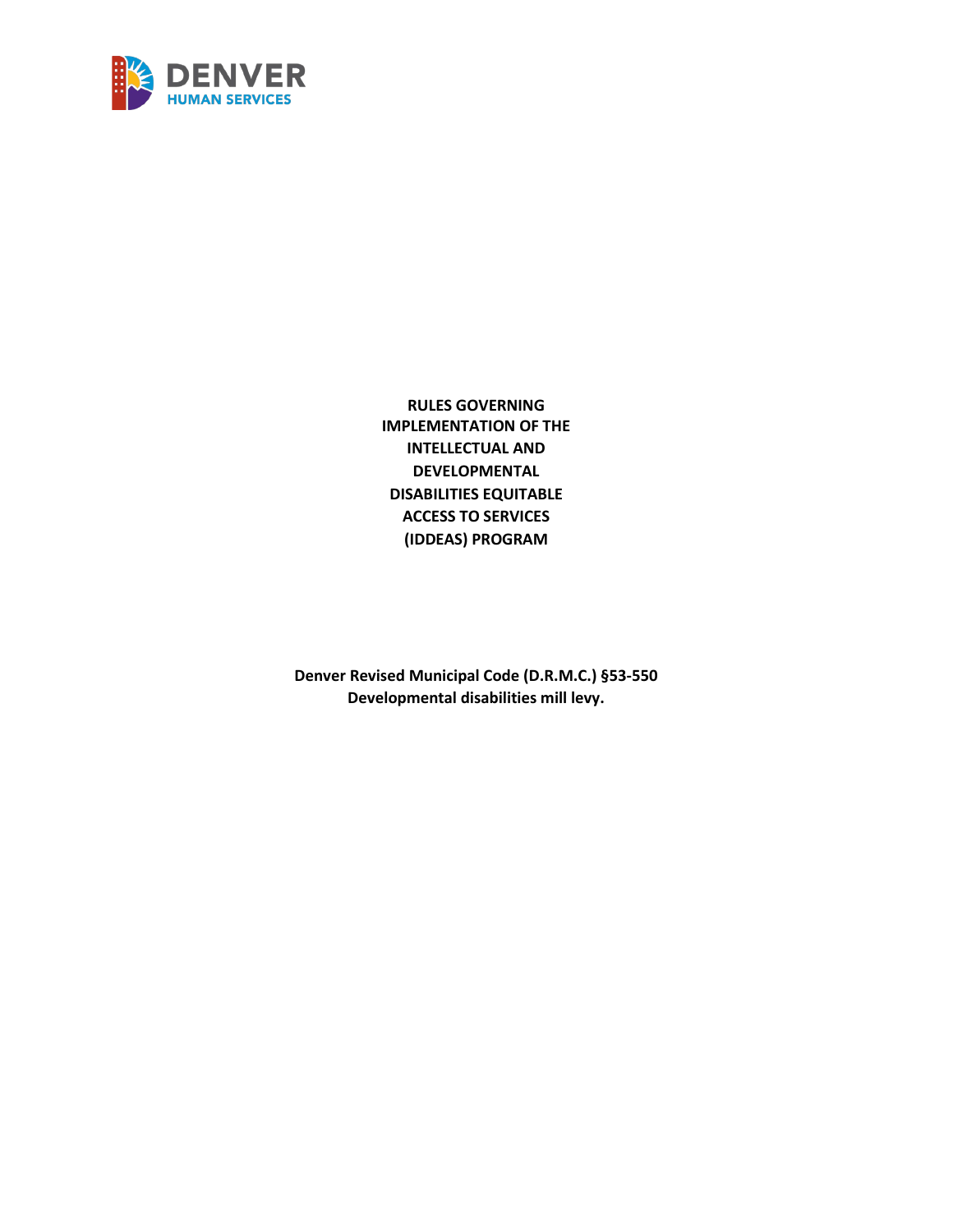

## **Section 1. Definitions**

- A. Eligibility To qualify for services, supports, and benefits under this program, an individual must meet eligibility requirements as required by ordinance in D.R.M.C. Sec 53-550.
	- 1. *"Residents of Denver."* Denver's City and County limits are the same. To qualify as a resident of the City and County of Denver, the person seeking to receive benefits under this program must reside in the geographic boundaries of the City and County of Denver. The following situations will also qualify an individual to be considered a resident of Denver:
		- i. An eligible person experiencing homelessness that presents within the geographic boundaries of the City and County of Denver with no current residential address.
		- ii. An eligible person under age 21 that is in the legal custody of Denver Human Services (DHS), regardless of foster home or other residential facility placement outside the geographic boundaries of the City and County of Denver, so long as the person remains in the legal custody of DHS.
		- iii. An eligible person under 18 who has at least one parent or legal guardian who is a current Denver resident, including minors that may be in an out of home placement. This does not include minors in custody with other counties' Department of Human Services- even if they are placed in Denver county, they would be considered residents of their home county where custody remains (see 1, ii).
		- iv. An eligible person who resided within the geographic boundaries of the City and County of Denver and moves out of county may request to receive services and supports from a mill levy community provider for a transition period up to **90 days** from the date they cease to reside in Denver.
		- v. If an eligible person temporarily relocates outside of Denver with an intent to return, they may request to be covered up to **150 days** from the date of relocation. DHS may request a documented plan to return to support the request.
		- vi. Residency requirements captured in ordinance and rulemaking may be further defined in DHS service agreements with mill levy community providers when necessary to ensure proper documentation in the context of services to be delivered, but may not contradict or expand upon those requirements.
	- 2. *"Eligible Persons."* Meaning persons with intellectual and developmental disabilities, children up to age five (5) with developmental delays, and persons seeking a developmental disability or delay determination, who also meet residency eligibility.
		- i. Person with an Intellectual and Developmental Disability (I/DD). This program references the Colorado state definition of IDD (10 CCR 2505-10 8.600.4) which defines intellectual and developmental disability for service eligibility purposes. Persons with I/DD must have been diagnosed, as follows: a) children up to age five (5) with developmental delays, and b) a person who, before the age twentytwo (22), manifests a significant disability which is attributable to an intellectual and developmental disability or related conditions which include Prader-Willi syndrome, cerebral palsy, epilepsy, autism or other neurological conditions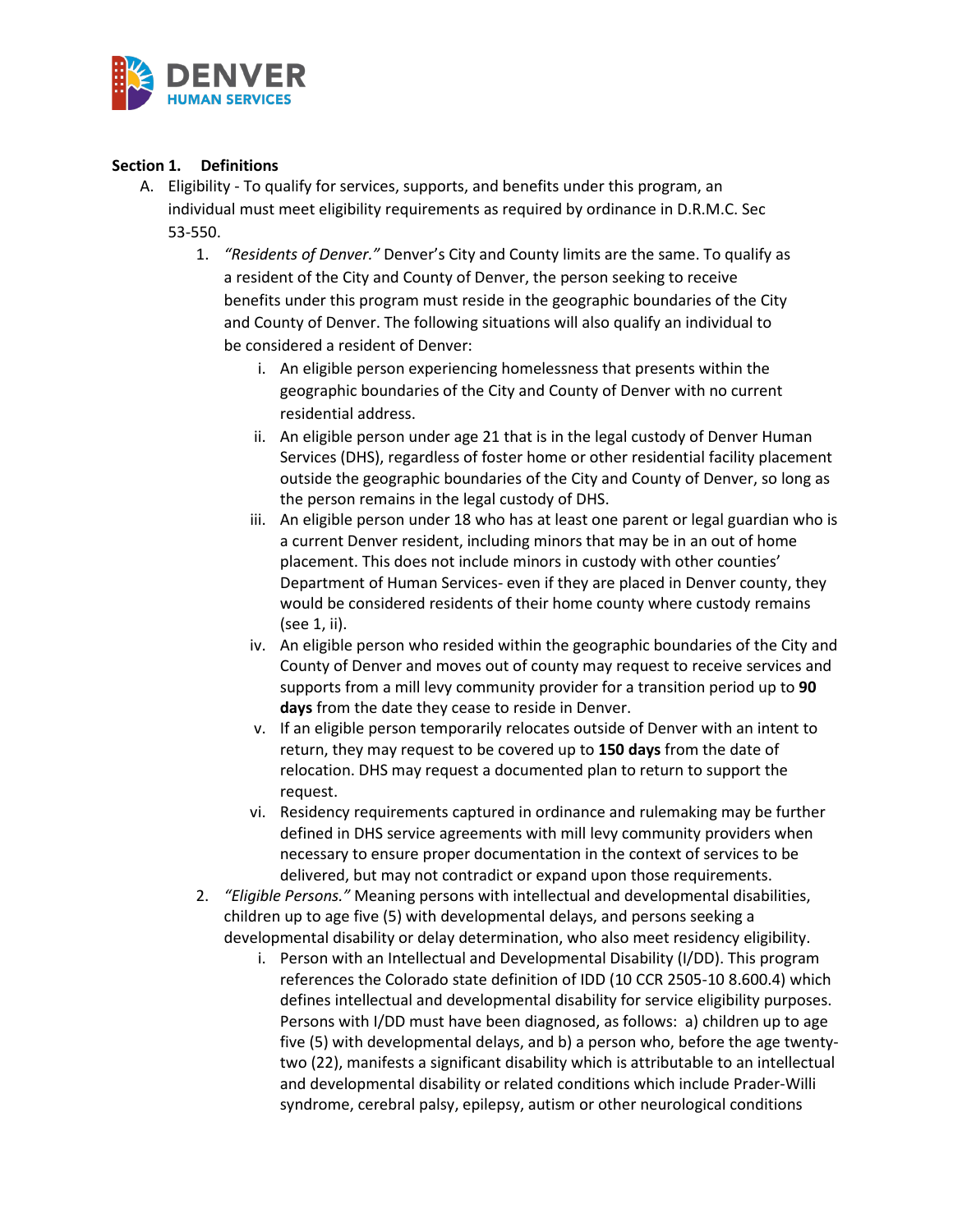

when such conditions result in impairment of general intellectual functioning or adaptive behavior.

- ii. Persons seeking developmental disability or delay determinations are any person who presents as potentially eligible under the above definitions. Should the person suspected of having an I/DD not meet eligibility criteria, a reasonable amount of time is allowed to safely transition this individual to services and supports through other funding streams or programs, not to exceed 90 days.
- B. *"Benefit."* For the purposes of this program, benefit is understood as the accepted general meaning, i.e. something that produces good or helpful results or effects, or that promotes wellbeing.
	- i. This program is not designed to be an entitlement.
	- ii. Funding decisions are made by the program based on prioritization of needs as determined by the program, and which may be set forth in provider contracts.
	- iii. Language throughout the ordinance references benefits as, "services and supports for the benefit of eligible persons." Keeping in mind concepts, policies, and practices pursued by the City and County of Denver for diversity, equity, access, and inclusion (DEAI), this program anticipates programs designed with, for, and through persons with intellectual and developmental disabilities that aim to increase natural supports, opportunity, and inclusion in community life, such as programs designed around socializing neurotypical persons and residents with I/DD.
	- iv. Programs may have indirect benefit or spillover benefit which the program believes are contemplated under the ordinance, where they either:
		- a) indirectly benefit eligible persons through provision of trainings or resources for providers, professionals, other individuals, or organizations who will use those trainings and resources to serve or interact with eligible persons, and/or
		- b) have attendant spillover benefits to residents of other counties and non-I/DD persons, provided Denver residents are the primary intended beneficiaries and to the extent any attendant spillover benefits to non-Denver residents and non-I/DD persons do not detract from or negatively impact the receipt of benefits by the intended target demographic of eligible persons.

Providers of services that may have an indirect or spillover benefit must be able to demonstrate how expenditures primarily benefit eligible persons, in accordance with their service agreement and applicable laws.

v. Mill levy funded costs incurred by DHS to "administer funds expended on behalf of eligible persons" carry a requirement of primarily benefitting eligible persons.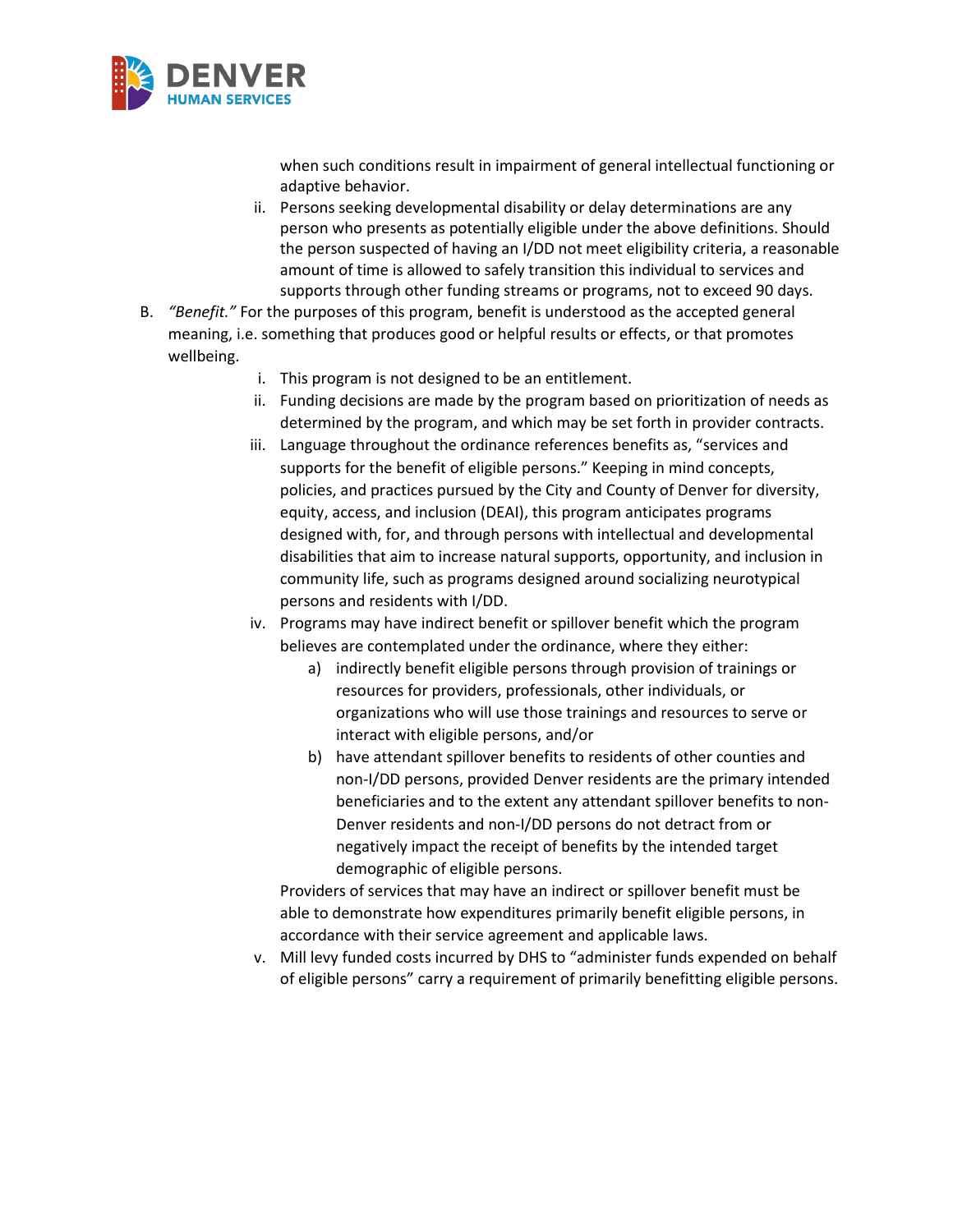

## **Section 2. Eligibility verifications**

- A. Residency verification
	- i. Organizations or vendors under contract with this program are ultimately responsible for verifying and documenting residency eligibility for persons receiving benefits under this program in their service records.
	- ii. Persons with I/DD and their families may be asked by an organization or vendor, or by Denver Human Services, to provide an address and should be prepared to provide any requested supporting documentation, before obtaining access to a service or support funded by this program.
		- a) To determine whether a person meets residency eligibility (see Section 1), use the following tools:
			- I. Look up the current address on the online property record search on the Denver assessor's website. If the Denver assessor has a record of the property, the person is a resident and meets residency eligibility, or
			- II. Look up the current address on the Denver City Council districts map to see whether the property is assigned to a Denver City Council district. If assigned a district, the person is a resident and meet residency eligibility.
			- III. The location that an eligible person experiencing homelessness presents will be used to verify residency.
		- b) Only one of the above verifications affirming residency is needed to confirm residency eligibility.
- B. I/DD verification
	- i. Organizations or vendors under contract with this program are ultimately responsible for documenting I/DD eligibility verification for persons receiving benefits under this program in their service records.
	- ii. Practices for verifying I/DD eligibility may differ across service agreements based on project type, background, purpose, scope, and target audience and will be defined in vendor service agreements as needed, but may not contradict or expand the class of eligible persons beyond what is allowed by ordinance.
	- iii. Acceptable verification practices may require formal eligibility documentation, or allow for alternative contextual documentation, so that an organization can affirm a person accessing services or supports has an I/DD. Examples include, but are not limited to:
		- a) The organization already serves the person with I/DD and has current formal eligibility documentation on file or is able to request formal eligibility documentation and keep it confidential in compliance with applicable privacy laws, rules and regulations.
		- b) The organization receives referrals of persons to serve from other organizations that understand and serve people with I/DD. This could include either State-designated Community Centered Boards (CCBs),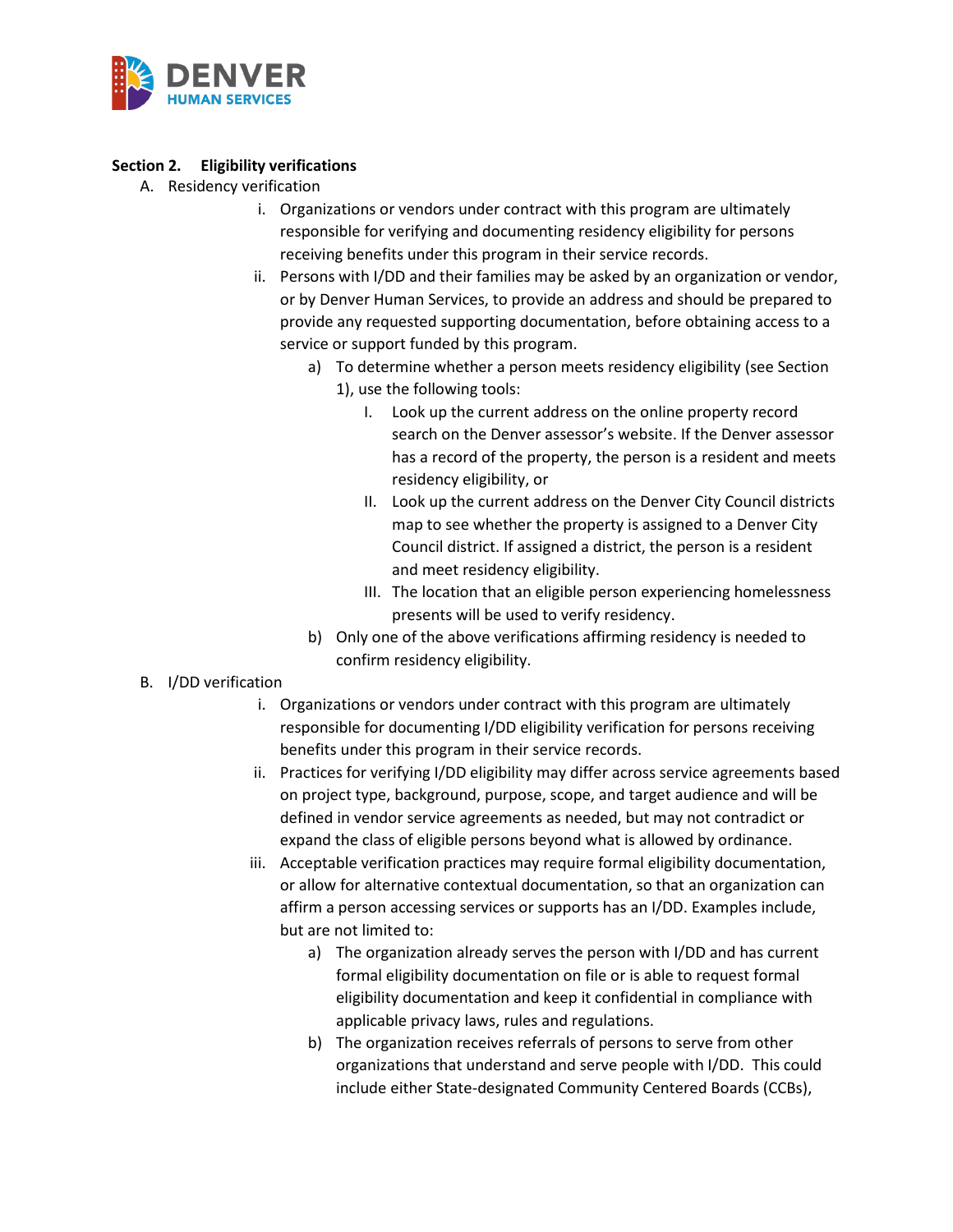

Program Approved Service Agencies (PASAs), school district special education staff, or other I/DD mill levy partner organizations, including DHS IDDEAS contractors and subcontractors.

- c) If none of the above is available, or if it is appropriate to request due to the project type, an organization may request the person with I/DD (or their parent, caregiver, or guardian) provide an attestation of I/DD eligibility and/or demonstrate connectivity to other programs through an intake form. Simple questions that inform the service or support to be provided can create context to support an attestation, so long as it is consistent with and does not expand the class of eligible persons beyond what is allowed by ordinance.
- d) None of the above precludes DHS from funding projects for the primary benefit of eligible persons that have attendant indirect or spillover benefits (see Section 1).
- iv. Persons with I/DD, and their families, should be prepared to provide documentation or supportive information to an organization, vendor, or Denver Human Services before they gain access to a service or support funded by this program.

## **Section 3. Indirect costs**

- A. Indirect costs are defined in D.R.M.C. Sec 53-550, and are guided by DHS policies such as indirect and administrative cost rate policies.
- B. Indirect cost rate (ICR) reimbursement is based on actual indirect costs or negotiated and/or federally approved indirect cost rates.
- C. Federally approved indirect cost rates above the maximum rate established in ordinance must be formally supported by an organization's Federal Indirect Cost Rate Agreement.
- D. Indirect cost rates are agreed upon per service agreement and may be reviewed as follows:
	- i. Direct costs and indirect costs are appropriately categorized.
	- ii. Indirect cost rates meet ordinance requirements.
	- iii. Indirect costs to be reimbursed are in line with a contracted organization's business structure and support service agreement goals to maximize impact.
	- iv. Indirect costs are not out of alignment with general industry norms or best practices.
- E. Indirect costs are negotiated at the discretion of Denver Human Services. This includes scenarios where a contracted organization may secure a federally approved indirect cost rate during an active contract.

## **Section 4. Grievance procedure**

A. Only an eligible person has standing to file a grievance under this procedure. An eligible person's guardian, advocate, supportive decision maker, or legal representative may file a grievance under this procedure on behalf of an eligible person.